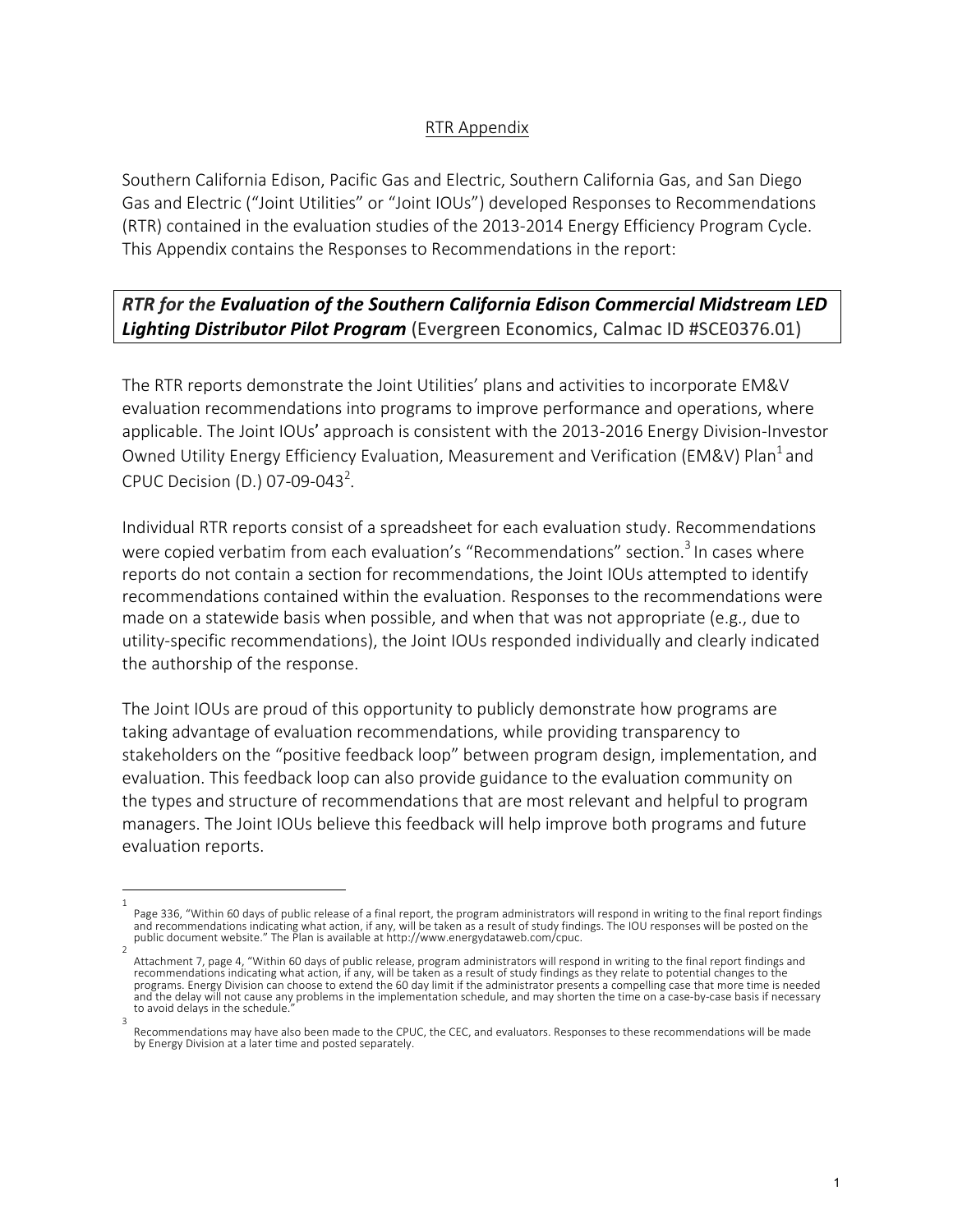### **EM&V** Impact, Process, Market Assessment Study Recommendations

Study Title: Evaluation of the Southern California Edison Commercial Midstream LED Lighting Distributor Pilot Program

**Program: SCE Commercial Midstream LED Distributor Pilot** 

#### **Author: Evergreen Economics**

#### **Calmac ID: SCE0376.01**

#### **ED Work Order: 2032**

#### Link to Report: http://calmac.org/publications/SCE\_LED\_Midstream\_Trial\_EM%26V\_Final\_Report2.pdf

| # | Item   Page<br># | <b>Findings</b>                                                                                                                                                                                                                                                                                                                                                                                                                                                                                                                                                                                                           | <b>Best Practice / Recommendations</b>                                                                                                                                                                                                                                                                                                                                                                                                                                                                                                                                    | Recommendation<br><b>Recipient</b> | <b>Disposition</b><br>(Accepted,<br>Rejected, or<br>Other) | <b>Disposition Notes</b><br>(e.g. Description of specific program change or Reason for rejection or Under<br>further review)                                                                                                                                                                                                                                                                                                                                                                                                                                                                                                                                                                                                                                                                                                                                                                                                                                                                                                                                                                                                                                                                                                                                                                                               |
|---|------------------|---------------------------------------------------------------------------------------------------------------------------------------------------------------------------------------------------------------------------------------------------------------------------------------------------------------------------------------------------------------------------------------------------------------------------------------------------------------------------------------------------------------------------------------------------------------------------------------------------------------------------|---------------------------------------------------------------------------------------------------------------------------------------------------------------------------------------------------------------------------------------------------------------------------------------------------------------------------------------------------------------------------------------------------------------------------------------------------------------------------------------------------------------------------------------------------------------------------|------------------------------------|------------------------------------------------------------|----------------------------------------------------------------------------------------------------------------------------------------------------------------------------------------------------------------------------------------------------------------------------------------------------------------------------------------------------------------------------------------------------------------------------------------------------------------------------------------------------------------------------------------------------------------------------------------------------------------------------------------------------------------------------------------------------------------------------------------------------------------------------------------------------------------------------------------------------------------------------------------------------------------------------------------------------------------------------------------------------------------------------------------------------------------------------------------------------------------------------------------------------------------------------------------------------------------------------------------------------------------------------------------------------------------------------|
| 1 |                  | 76 The preponderance of evidence suggest that the The primary recommendation from this early<br>midstream incentive mechanism would be an<br>effective tool for a full-scale SCE energy<br>efficiency incentive program                                                                                                                                                                                                                                                                                                                                                                                                   | EM&V assessment is to continue offering<br>midstream incentives at the distributor level for<br>LED replacement lamps.                                                                                                                                                                                                                                                                                                                                                                                                                                                    | <b>SCE</b>                         | Accepted                                                   | SCE will continue to offer midstream incentives at the distributor level for LED<br>replacement lamps as part of a second phase of the Midstream Lighting trial.<br>Key changes to the second phase of the trial include collecting the end users<br>Utility Service Account, inspecting the installation site prior to paying the<br>incentive, and only offering LED lamp solutions through the midstream<br>channel.                                                                                                                                                                                                                                                                                                                                                                                                                                                                                                                                                                                                                                                                                                                                                                                                                                                                                                    |
|   |                  | 2 $\left 2, 76\right $ Many projects did not involve contractors, but<br>rather were direct to consumer sales from<br>distributors. This does not align with the initial<br>program theory. However, end users reported<br>that their decision to install LEDs resulted from<br>market actor recommendations (primarily<br>distributors) and that the Pilot Program was very<br>easy to participate in compared to other<br>incentive programs (where they are more<br>involved in filling out paperwork, etc.), which<br>suggests that the overall theory - at least from<br>the perspective of the end user - is valid. | Revise the program theory and logic model to<br>reflect that contractors are less involved than<br>anticipated and participation is driven by very<br>large and very small purchases (as opposed to<br>primarily small projects) direct from distributor<br>firms. It is important that the program theory<br>and logic model reflect the operationalized<br>program, as best practice evaluation requires<br>testing the key elements of the theory to ensure<br>that market transformation activities are<br>adequately defined and leading to the desired<br>outcomes. | <b>SCE</b>                         | Accepted                                                   | Based on currently available information, SCE plans to submit an updated<br>logic model as part of any 2016 application for funding or similar annual<br>requirement established in the Phase II decision of R.13-11-005.                                                                                                                                                                                                                                                                                                                                                                                                                                                                                                                                                                                                                                                                                                                                                                                                                                                                                                                                                                                                                                                                                                  |
| 3 | 69,<br>76        | 68- As noted above, assessing an incentive program<br>based on market level indicators poses<br>significant challenges. However, to best ensure<br>that program performance is accounted for (in<br>terms of transforming the commercial lighting<br>market) we propose a list of likely market<br>transformation indicators, below:<br>Program incentivized LED replacement lamp<br>and fixture sales volumes.<br>LED price.<br>Distributor purchase and stocking practices.<br>Market actor promotional effort.                                                                                                         | Develop systems to track market indicators<br>outlined in section 5.2. These indicators will<br>help assess the effectiveness of the Pilot<br>Program and conditions in the overall<br>commercial LED replacement lamp and fixture<br>market. Tracking should balance the cost of<br>additional precision with the need for additional<br>precision (for example, we do not necessarily<br>recommend conducting distributor shelf surveys<br>to assess changes in distributor stocking<br>practices).                                                                     | <b>SCE</b>                         | Accepted                                                   | SCE has developed an automated system that allows the distributor to upload<br>required sales data and project information. The sales data collected and<br>uploaded to the automated system by the distributor contains the<br>information necessary to track the market indicators that do not involve<br>surveys or outreach to the distributors. Section 5.2 lists four market<br>indicators:<br>1. Program incentivized LED replacement lamp and fixture sales volumes.<br>Sales volume is captured in the sales data provided by the distributor. SCE<br>requires the distributor to provide the make, model, and quantity of units<br>sold in order to receive an incentive.<br>2. LED Price. LED price is captured in the sales data provided by the<br>distributor. SCE requires the distributor to provide the LED product price<br>before and after incentive.<br>3. Distributor purchase and stocking practices. SCE will continue to foster<br>relationships with new and existing distributors through the trial program to<br>obtain stocking data from distributors over time.<br>4. Market Actor promotional effort. SCE will continue to track this indicator by<br>monitoring promotional collateral and tracking the number of marketing<br>dollars spent as recommended in the study and in Table 31. |